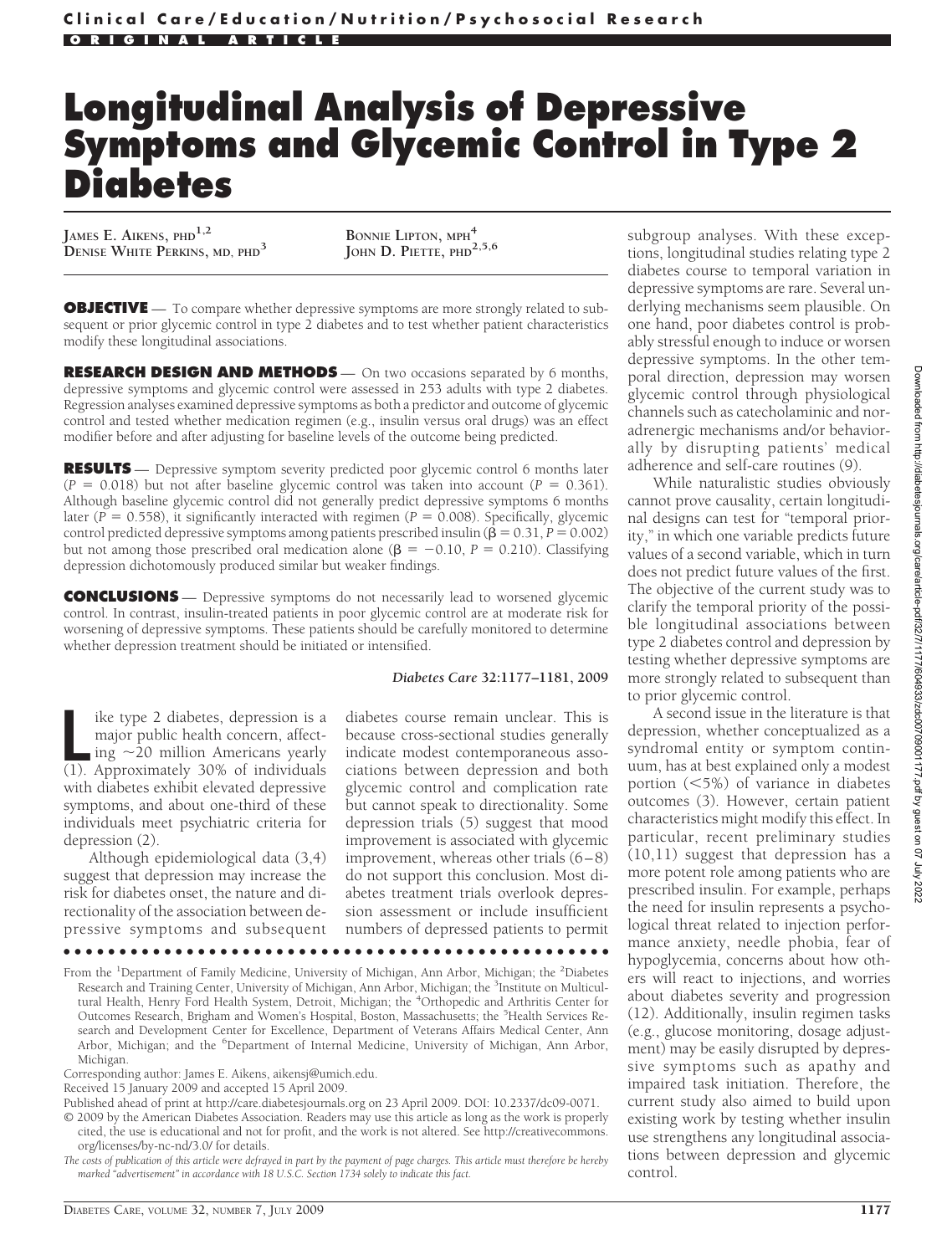## **RESEARCH DESIGN AND**

**METHODS** — Potential participants were identified using the administrative and clinical databases of a large Midwestern urban health care system. Eligible patients had type 2 diabetes as indicated by at least one of the following: *1*) at least one hospitalization with a diabetes-related ICD-9 code (250.x, 357.2, 362.0, or 366.41), *2*) at least two outpatient visits with a diabetes-related ICD-9 code, or *3*) at least one prescription for a glucose control medication or monitoring supplies, being between 18 and 80 years of age, and being able to complete self-report instruments. Type 1 diabetes was further ruled out through medical record review and telephone screening by research staff.

Following an institutional review board–approved protocol, eligible patients were mailed a study invitation letter followed by a recruitment telephone call from research staff for further screening and enrollment scheduling. After informed consent, participants attended research appointments at baseline and 6 months later for assessment of depressive symptoms, glycemic control, and other variables.

The presence of probable depressive disorder was assessed with the Patient Health Questionnaire-9 (PHQ-9), upon which respondents indicated "how often, over the last two weeks, were you bothered by any of the following problems?" for each of nine depressive symptoms included in the DSM-IV criteria for depressive episodes paired with a four-point scale ranging from "not at all" to "nearly every day." The PHQ-9 is 88% sensitive and 88% specific for interview-detected major depression in medical patients (13). Participants were classified as either depressed or not using the established cutoff of PHQ-9 total  $\geq$  10. Glycemic control (A1C) was measured with the DCA 2000 (GMI, Ramsey, MN), which analyzes capillary blood samples through a monoclonal antibody method. Comorbid medical illness was assessed by abstracting electronic medical records using a checklist of 13 common medical illnesses used in prior primary care studies (14,15), and the presence of diabetes complications was measured using a standard self-report checklist of visual, cardiovascular, kidney, genitourinary, and other common diabetes complications taken from the validated Diabetes Care Profile (16). Participants classified themselves using U.S. Census racial/ethnic categories. Socioeconomic status (SES) was

|  |  | Table 1-Demographic and clinical characteristics by regimen |  |
|--|--|-------------------------------------------------------------|--|
|  |  |                                                             |  |
|  |  |                                                             |  |

|                              | Pooled sample<br>$(n = 253)$ | On oral<br>hypoglycemics<br>alone $(n = 153)$ | On insulin<br>$(n = 100)$ | $\boldsymbol{P}$ |
|------------------------------|------------------------------|-----------------------------------------------|---------------------------|------------------|
| Age                          | $57.3 \pm 8.3$               | 57.8                                          | 56.6                      | 0.246            |
| Female                       | 50                           | 51.3                                          | 46.1                      | 0.415            |
| African American             | 55                           | 49.7                                          | 64.1                      | 0.023            |
| Socioeconomic status index*  | $65.0 \pm 17.5$              | $64.1 \pm 18.0$                               | $66.3 \pm 16.7$           | 0.349            |
| Diabetes duration (years)    | $10.9 \pm 8.2$               | $9.0 \pm 7.0$                                 | $13.8 \pm 9.1$            | < 0.001          |
| Diabetes complications†      | $0.7 \pm 0.8$                | $0.6 \pm 0.8$                                 | $0.8 \pm 0.9$             | 0.157            |
| Two or more comorbid medical |                              |                                               |                           |                  |
| conditions#                  | 20                           | 19.1                                          | 23.8                      | 0.371            |
| A1C at baseline (%)          | $7.57 \pm 1.61$              | $7.37 \pm 1.54$                               | $7.89 \pm 1.67$           | 0.015            |
| Depressive symptom severity  |                              |                                               |                           |                  |
| (baseline PHO-9 total)       | $5.5 \pm 4.7$                | $5.0 \pm 4.1$                                 | $6.2 \pm 5.4$             | 0.060            |

Data are means  $\pm$  SD or percent. \*U.S. Census Bureau Index of Socioeconomic Status adjusted for inflation and regional Consumer Price Index.  $\dagger$ Coded as 0, 1, or  $\geq$ 2.  $\ddagger$ Coded from count of the following illnesses: asthma, chronic obstructive lung disease, congestive heart failure, osteoarthritis, rheumatoid arthritis, arthritis associated with lupus (SLE) or scleroderma, peripheral vascular disease, cirrhosis, chronic hepatitis, coronary artery disease, thyroid disease, Addison's disease, and Cushing's syndrome.

assessed using the U.S. Census Bureau Index of Socioeconomic Status (17) adjusted for current regional Consumer Price Index.

#### Data analysis

Data were analyzed using STATA 10.1 software (StataCorp, College Station, TX). Descriptive analyses were conducted to characterize the sample and examine the data for violation of statistical assumptions. Nonnormal distributions were rank converted for analysis. Relationships between glycemic control and depressive symptoms were analyzed using ordinary least-squares regression for the prediction of 6-month depressive symptom severity and glycemic control and logistic regression for the prediction of 6-month elevation in depressive symptoms. Main effects were evaluated prior to including interaction terms, which were computed as the product of regimen  $(0 = \text{oral hypoglycermic alone}, 1 = \text{on in-}$ sulin) and the other baseline predictor of interest (i.e., either depression or glycemia). Comparisons were made between coefficients estimated before and after adjusting models for baseline values of the 6-month outcome being predicted.

## **RESULTS**

## Enrollment

Of 828 eligible patients solicited, 271 (33%) consented to the study and 13% dropped out before the month-6 follow-up. Attrition was significantly more likely among those who were aged  $\leq 60$  years ( $P = 0.032$ ) or African American  $(P = 0.024)$  but not sig-

nificantly related to socioeconomic status, illness duration, diabetes complications, medical comorbidity, or any primary study variable (glycemic control, depressive symptoms, and regimen type). The final sample  $(n = 253)$  was demographically and medically heterogenous (Table 1). That is, half were female subjects, 54% were African American, age ranged from 27 to 88 years, 40% were prescribed insulin (almost always in addition to an oral hypoglycemic agent), diabetes duration ranged from 1 to 60 years, and 21% had at least two significant comorbid medical conditions.

#### Prediction of month-6 glycemic control by baseline depression

First, month-6 glycemic control was regressed upon baseline depressive symptoms, diabetes regimen type, and the depression  $\times$  regimen interaction term. Results (Table 2) indicated that depressive symptoms were prospectively associated with poor glycemic control (*P* 0.018). However, this effect was no longer significant when the model was adjusted for baseline glycemic control (*P* 0.361). The interaction effect did not reach statistical significance in either the unadjusted model (0.795) or the adjusted model  $(P = 0.251)$ .

#### Prediction of month-6 depressive symptoms by baseline glycemic control

Next, we regressed month-6 depressive symptoms upon baseline glycemia, regimen, and the regimen  $\times$  glycemia interaction. Glycemia did not predict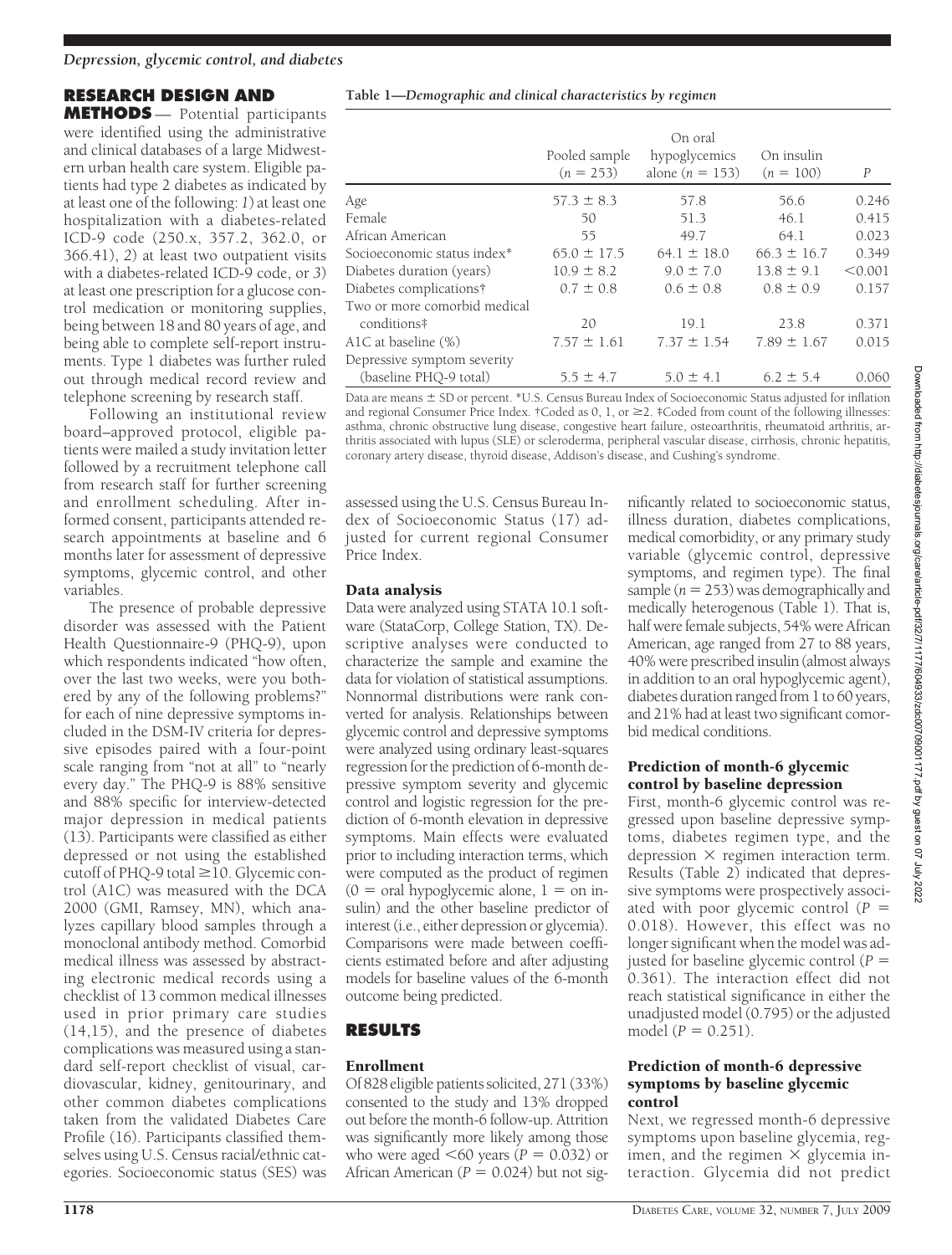|                                |                                         |           | Adjusted for<br>confounders<br>$\text{only*}$ |           | Adjusted for<br>confounders and<br>baseline of<br>outcome being<br>predicted |  |
|--------------------------------|-----------------------------------------|-----------|-----------------------------------------------|-----------|------------------------------------------------------------------------------|--|
| Outcome variable               | Predictor variables                     | $\beta$ † | P                                             | $\beta$ † | $\overline{P}$                                                               |  |
| Month 6 glycemic<br>control    | Baseline glycemic<br>control            |           |                                               | 0.78      | < 0.001                                                                      |  |
|                                | Baseline depressive<br>symptoms         | 0.15      | 0.018                                         | 0.04      | 0.361                                                                        |  |
|                                | Regimen                                 | 0.10      | 0.121                                         | $-0.02$   | 0.559                                                                        |  |
|                                | Depressive symptoms $\times$<br>regimen | $-0.02$   | 0.795                                         | $-0.10$   | 0.251                                                                        |  |
| Month 6 depressive<br>symptoms | Baseline depressive<br>symptoms         |           |                                               | 0.69      | < 0.001                                                                      |  |
|                                | Baseline glycemic<br>control            | 0.07      | 0.258                                         | $-0.03$   | 0.558                                                                        |  |
|                                | Regimen                                 | 0.01      | 0.990                                         | $-0.04$   | 0.386                                                                        |  |
|                                | Glycemic control $\times$<br>regimen    | 0.42      | 0.006                                         | 0.27      | 0.020                                                                        |  |

\*Adjusted for race/ethnicity and diabetes duration. †Standardized regression coefficient, with main effects estimated simultaneously and prior to including interaction term in model.

subsequent depressive symptoms  $(P =$ 0.558). However, there was a significant regimen  $\times$  glycemia interaction effect  $(P = 0.006)$  that persisted  $(P = 0.020)$ when the model was adjusted for baseline depressive symptoms. Regimen-stratified follow-up regression analysis and examination of regression plots (Fig. 1) indicated that hyperglycemia was positively associated with subsequent depressive symptoms among patients who were prescribed insulin ( $\beta = 0.31, P = 0.002$ , indicating "moderate" effect magnitude) but not among those on oral hypoglycemic medication alone ( $\beta = -0.10$ ,  $P =$ 0.210).

#### Examination of depression as a binary indicator

Using a PHQ-9 cutoff of 10 to classify participants as having probable depression or not at baseline and month 6, we reanalyzed the data with depressive symptoms categorized as present versus absent. Although the general pattern of findings was similar, the effect magnitudes were somewhat less pronounced and not statistically significant in all cases. As above, baseline depression predicted month-6 glycemic control in unadjusted ( $\beta = 0.14$ ,  $P =$ 0.026) but not adjusted analyses ( $\beta$  =  $0.01, P = 0.903$ . Also as above, there was a significant glycemia  $\times$  regimen interaction effect on month-6 depression (odds ratio 1.01 [95% CI 1.01–1.03], *P*

0.042). However, unlike above, the interaction effect did not remain significant  $(1.00 [0.99-1.02], P = 0.616)$  when the model was adjusted for the baseline presence of depression.

### Consideration of other potential confounders

As can be seen in Table 1, insulin use was associated with diabetes duration and with being African American. By adjusting for regimen type, we assumed that we also indirectly adjusted for this potential confound. Indeed, regression models were adjusted for diabetes duration and minority status; the pattern and significance of findings was similar to unadjusted models. Because another study (18) suggests that the association between depression and A1C may vary by sex, we tested both prospective interactions between sex and depressive symptoms. However, sex did not interact with baseline glycemic control in the prediction of month-6 depressive symptoms (*P* 0.946), nor did sex interact with baseline depressive symptoms in the prediction of month-6 glycemic control  $(P = 0.727)$ .

**CONCLUSIONS** — Results indicated that among type 2 diabetic patients prescribed insulin, poor glycemic control predicts worsened depressive symptoms 6 months later, even after adjusting for concurrent depressive symptoms. This

does not occur among patients who are on oral medication alone, suggesting that either insulin use itself (or more likely some property of insulin-treated diabetes) may exacerbate the impact of glycemic control upon mood symptoms. In sum, depressive symptoms seem to be more linked with hyperglycemia among insulintreated patients.

Although depressive symptoms in turn predict future glycemic control, this appears to be overshadowed by the effects of current glycemic control, indicating that depression level does not have a prospective glycemic effect beyond that explained by the stability of glycemia itself. In other words, if depression has a prospective and durable effect upon glycemic control, this will be extraordinarily difficult to observe within the context of chronic hyperglycemia.

The directional relationship between glycemia and change in depressive symptoms was more pronounced among patients prescribed insulin than among those on oral antihyperglycemic medicines alone. This builds upon existing preliminary data indicating that glycemic control (19) and quality of life (20) are only associated with depression among insulin users. Moreover, we have elsewhere argued that as blood glucose becomes more fluctuating and elevated in both type 1 and type 2 diabetes, it becomes more strongly related to psychological factors in general (11,21). This pattern could be due to regimen complexity and burden in terms of multiple daily injections, regimen-related psychological distress, and other psychological impacts of requiring insulin (9,12). Patients may ascribe significant negative meaning to the concept of requiring injections, which might increase the influence of depressed mood upon outcomes, particularly quality of life. Finally, exogenous insulin may have some directly depressogenic effect on brain function, although this has not been previously reported.

Alternatively, the apparent "regimen specificity" of the observed temporal effects may simply be reflective of diabetes severity, insofar as insulin therapy often marks advanced diabetes. Perhaps psychiatric vulnerability increases as diabetes advances, a hypothesis that would require long-term observation to verify. Our analysis of potential confounds, however, helps rule out the possibilities that the findings are explained by illness duration, diabetes complications, or other medical conditions that might be expected among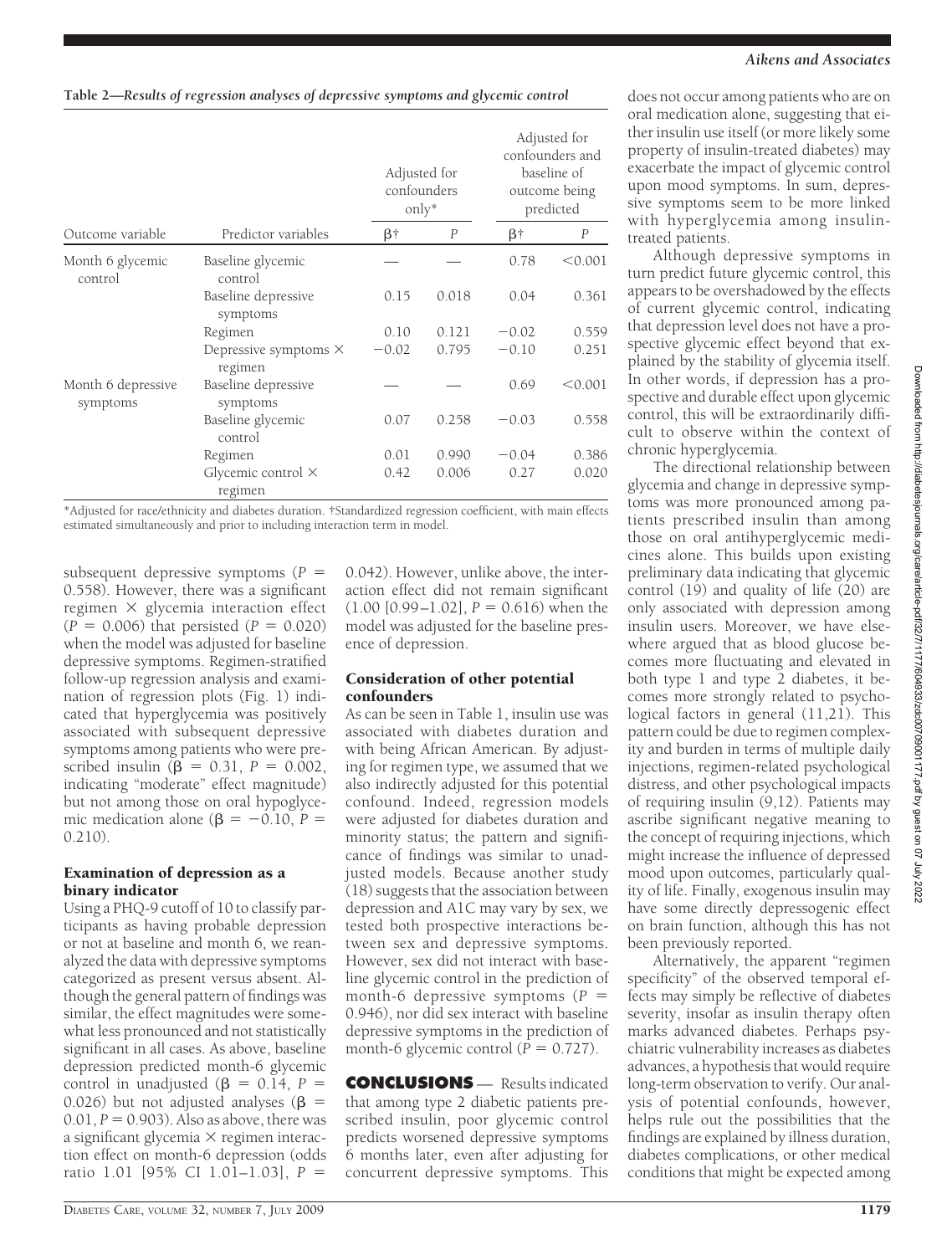

Figure 1—*Standardized scatterplots of baseline glycemic control and month 6 depressive symptoms by regimen.*

patients whose diabetes is severe enough to require insulin treatment. Although a prior report (18) suggests that sex may modify the association between depression and A1C, we were unable to replicate this effect.

One of the most important study limitations is that there are multiple plausible explanations for this result, many of which cannot be addressed within this study. First, both chronic hyperglycemia and subsequent depressive symptoms could be caused by a third factor that they happen to share. Examples are low levels of physical activity, functional restrictions due to diabetes or another medical condition, medical nonadherence, inadequate treatment secondary to poor appointment attendance, and the exacerbation of another medical condition. Underlying biological mechanisms have also been suggested, such that both depression and severe diabetes may be associated with neurohormonal abnormalities such as elevated cortisol and catecholamines (22). Additional study limitations should be considered. The findings should be generalized with caution because, although the sample was demographically diverse, enrollment occurred within a single health system and only one-third of solicitants actually participated, which may have biased toward the selection of more motivated individuals. The measure and its cutoffs used to classify probable depression were originally validated against

psychiatric interviews; however, we did not verify depression presence by interview, and therefore there may have been some psychiatric misclassification in the limited binary comparisons that we made. The observed associations might be explained by the dose of insulin required, the subjective burden of using insulin, the personal meaning of requiring insulin for diabetes control, or other unmeasured factors. Our ethical obligation to intervene with suicidal participants may have altered associations by reducing depression levels. Finally, although the design was longitudinal, it was nonexperimental and thus cannot clearly determine whether glycemia plays a causal role in the observed association.

In closing, the findings indicate that under naturalistic circumstances, depressive symptoms are more likely to be an effect than a cause of poor glycemic control. Second, this relationship between glycemia and subsequent depressive symptoms occurs only among patients who are prescribed insulin. Potential mechanisms should be carefully studied. These include the potential depressogenic effects of poor glycemic control and the potential existence of a common factor that might explain poor outcomes in both depression and diabetes, whether it is biological, psychological, and/or related to health care delivery. Clinicians who provide diabetes care might be especially vigilant in terms of depression screening and

management for diabetic patients who are prescribed insulin, inviting patients to discuss the potential impact of insulin on their lifestyle and mental health.

**Acknowledgments**— This work was funded by National Institutes of Health Grant R01DK066016 (to J.E.A.). It is also supported by the Behavioral, Clinical, and Health Systems Intervention Research Core of the Michigan Diabetes Research and Training Center (grant P60DK020572; National Institute of Diabetes and Digestive Kidney Disease). J.D.P. is a VA Senior Research Career Scientist.

No potential conflicts of interest relevant to this article were reported.

#### **References**

- 1. Regier DA, Narrow WE, Rae DS. The de facto US mental and addictive disorders service system: epidemiologic catchment area prospective 1-year prevalence rates of disorders and services. Arch Gen Psychiatry 1993;50:85–94
- 2. Egede LE, Zheng D. Independent factors associated with major depressive disorder in a national sample of individuals with diabetes. Diabetes Care 2003;26:104– 111
- 3. Ali S, Stone MA, Peters JL, Davies MJ, Khunti K. Prevalence of co-morbid depression in adults with type 2 diabetes: a systematic review and meta-analysis. Diabet Med 2006;23:1165–1173
- 4. Mezuk B, Eaton WW, Albrecht S, Golden SH. Depression and type 2 diabetes over the lifespan: a meta-analysis. Diabetes